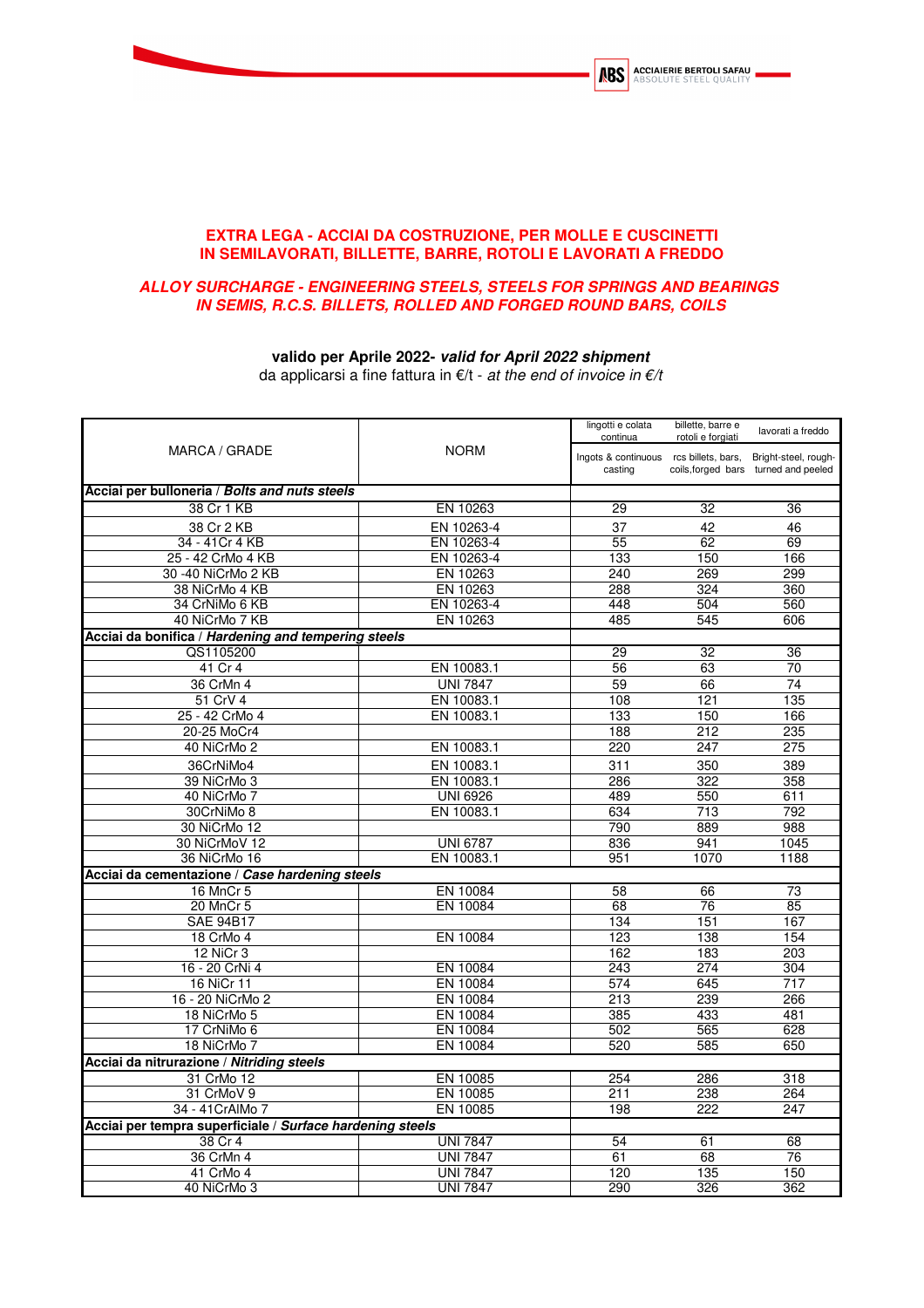| MARCA / GRADE                                              | <b>NORM</b>             | lingotti e colata<br>continua          | billette, barre e<br>rotoli e forgiati | lavorati a freddo                    |
|------------------------------------------------------------|-------------------------|----------------------------------------|----------------------------------------|--------------------------------------|
|                                                            |                         | Ingots & continuous rcs billets, bars, |                                        | Bright-steel, rough-                 |
|                                                            |                         | casting                                |                                        | coils, forged bars turned and peeled |
| Acciai alte temperature / Creep resisting steels           |                         |                                        |                                        |                                      |
| 16 Mo 5                                                    | EN 10216                | 202                                    | 227                                    | 252                                  |
| 14 CrMo 3                                                  | EN 10216                | 232                                    | 260                                    | 289                                  |
| 18 CrMoSi 4<br>11 CrMo 9 10                                | EN 10222<br>EN 10222.2  | 262<br>434                             | 295<br>488                             | 327<br>542                           |
| 16 CrMo 20 5                                               | EN 10216.2              | 371                                    | 417                                    | 464                                  |
| Acciai basse temperature / Steels for low temperatures     |                         |                                        |                                        |                                      |
| 18 Ni 14                                                   | EN 10216-4              | 694                                    | 781                                    | 868                                  |
| X 12 Ni 09                                                 | EN10222-4               | 1778                                   | 2000                                   | 2223                                 |
| Acciai per cuscinetti / Bearing steels                     |                         |                                        |                                        |                                      |
| 100 Cr 6                                                   | EN 683.17               | 66                                     | 74                                     | 83                                   |
| 100 CrMo 7                                                 | EN 683.17               | 160                                    | 180                                    | 200                                  |
| 100 CrMn 4                                                 | EN 683.17               | 50                                     | 57                                     | 63                                   |
| Acciai per molle / Spring steels<br>48 - 60 Si 7           | EN 10089                | 75                                     | 84                                     | 93                                   |
| 60 SiCr 8                                                  | EN 10089                | 94                                     | 106                                    | 117                                  |
| 52 SiCrNi 5                                                | EN 10089                | 208                                    | 234                                    | 260                                  |
| 45 SiCrMo 6                                                | EN 10089                | 152                                    | 171                                    | 190                                  |
| 55 Cr 3                                                    | EN 10089                | 45                                     | 51                                     | 57                                   |
| 50 CrV 4                                                   | EN 10089                | 105                                    | 118                                    | 131                                  |
| 51 CrMoV 4                                                 | EN 10089                | 168                                    | 189                                    | 210                                  |
| Acciai microlegati / Micro-alloyed steels<br>19 - 46 MnV 6 | EN 10267                | 65                                     | $\overline{73}$                        | 81                                   |
| 19 - 46 MnVS 6                                             | EN 10267                | 68                                     | 77                                     | 85                                   |
| 38MnSiVS6                                                  |                         | 75                                     | 84                                     | 93                                   |
| D25M6                                                      |                         | 73                                     | 82                                     | 91                                   |
| 48MnV3                                                     |                         | 49                                     | 55                                     | 62                                   |
| Acciai vari / Other steels                                 |                         |                                        |                                        |                                      |
| 1.0038                                                     | <b>S235JR</b>           | 7                                      | 8                                      | 9                                    |
| 1.0432                                                     | C <sub>21</sub>         | 15                                     | 17                                     | 19                                   |
| 1.0460<br>1.0482                                           | <b>P250GH</b><br>19Mn5  | $\overline{9}$<br>35                   | 10<br>39                               | 12<br>43                             |
| 1.0503                                                     | C45                     | 9                                      | 10                                     | 12                                   |
| 1.0511                                                     | C40                     | 9                                      | 10                                     | 12                                   |
| 1.0528                                                     | C30                     | 9                                      | 10                                     | $\overline{12}$                      |
| 1.0535                                                     | C <sub>55</sub>         | 11                                     | 12                                     | 13                                   |
| 1.0540                                                     | C50                     | 11                                     | 12                                     | 13                                   |
| 1.0553<br>1.0565                                           | S355J0<br><b>P355NH</b> | 28<br>18                               | $\overline{31}$<br>20                  | 35<br>23                             |
| 1.0566                                                     | P355NL1                 | $\overline{18}$                        | 20                                     | $\overline{23}$                      |
| 1.0570                                                     | S355J2G3                | 19                                     | 22                                     | 24                                   |
| 1.0577                                                     | S355J2                  | $\overline{26}$                        | 29                                     | 33                                   |
| 1.0715                                                     | 11SMn30                 | $\overline{17}$                        | $\overline{19}$                        | $\overline{21}$                      |
| 1.0721                                                     | 10S20                   | $\overline{20}$                        | $\overline{23}$                        | 25                                   |
| 1.0726<br>1.0764                                           | 35S20<br>36SMn14        | 18<br>$\overline{21}$                  | 21<br>24                               | $\overline{23}$<br>27                |
| 1.1108                                                     | 10Mn4                   | $\overline{24}$                        | $\overline{27}$                        | $\overline{30}$                      |
| 1.1121                                                     | C10E                    | 16                                     | 19                                     | 21                                   |
| 1.1127                                                     | 38Mn6                   | $\overline{31}$                        | $\overline{35}$                        | $\overline{38}$                      |
| 1.1132                                                     | C15E2C                  | 16                                     | $\overline{18}$                        | $\overline{20}$                      |
| 1.1140                                                     | C15R                    | 16                                     | $\overline{17}$                        | 19                                   |
| 1.1141                                                     | C15E                    | 16                                     | 17                                     | 19                                   |
| 1.1160<br>1.1167                                           | 22Mn6<br>36Mn5          | $\overline{32}$<br>19                  | $\overline{37}$<br>22                  | $\overline{41}$<br>$\overline{24}$   |
| 1.1181                                                     | C35E                    | 17                                     | 19                                     | $\overline{21}$                      |
| 1.1191                                                     | C45E/CK45               | 18                                     | 20                                     | $\overline{23}$                      |
| 1.1197                                                     | 25MnV5                  | 44                                     | 50                                     | 56                                   |
| 1.1201                                                     | C45R                    | $\overline{9}$                         | 10                                     | 12                                   |
| 1.1206                                                     | C50E                    | 11                                     | $\overline{12}$                        | 13                                   |
| 1.1213                                                     | CF53                    | 8                                      | 9                                      | 10                                   |
| 1.1219<br>1.1221                                           | C56E2<br>C60E           | $\overline{11}$<br>$\overline{20}$     | 12<br>22                               | 13<br>25                             |
| 1.1231                                                     | C67S                    | $\overline{20}$                        | $\overline{22}$                        | $\overline{25}$                      |
| 1.1236                                                     | C66D2                   | 13                                     | 15                                     | 16                                   |
| 1.1241                                                     | C50R                    | 11                                     | 12                                     | 13                                   |
| 1.1301                                                     | 19MnVS6                 | 65                                     | 73                                     | $\overline{81}$                      |
| 1.1302                                                     | 30MnVS6                 | 68                                     | $\overline{77}$                        | 85                                   |
| 1.1303                                                     | 38MnVS6                 | 71                                     | 80                                     | 89                                   |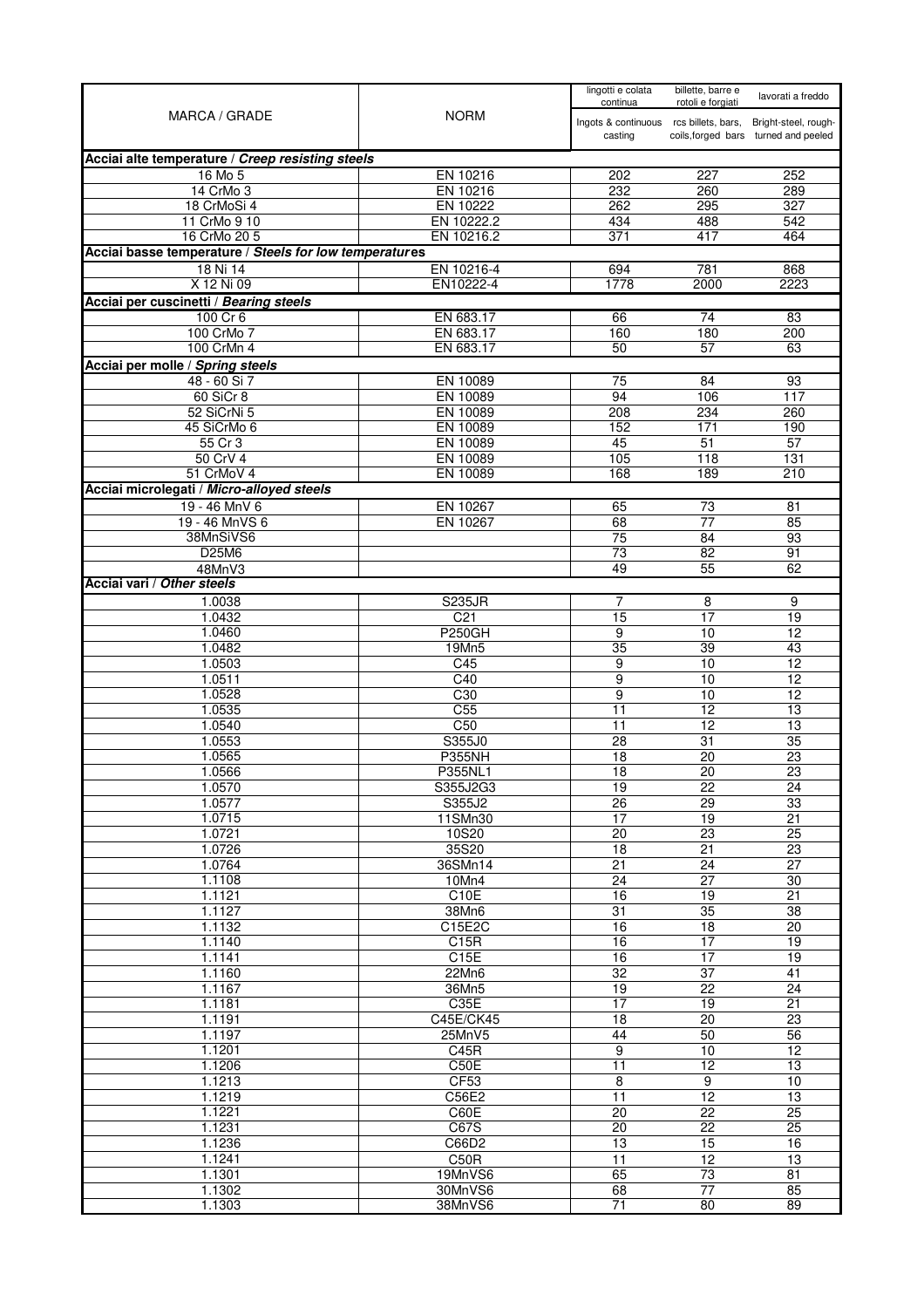| MARCA / GRADE    | <b>NORM</b>                     | lingotti e colata<br>continua                     | billette, barre e<br>rotoli e forgiati | lavorati a freddo                                            |
|------------------|---------------------------------|---------------------------------------------------|----------------------------------------|--------------------------------------------------------------|
|                  |                                 | Ingots & continuous rcs billets, bars,<br>casting |                                        | Bright-steel, rough-<br>coils, forged bars turned and peeled |
| 1.1304           | 46MnVD6                         | 70                                                | 79                                     | 88                                                           |
| 1.1305           | 46MnVS3                         | 67                                                | 75                                     | 84                                                           |
| 1.2007           | 70Cr2                           | 43                                                | 48                                     | 53                                                           |
| 1.2067<br>1.2242 | 102Cr6                          | 66                                                | $\overline{74}$<br>$\overline{97}$     | 83<br>108                                                    |
| 1.2826           | 59CrV4<br>60MnSiCr4             | 86<br>58                                          | 65                                     | 72                                                           |
| 1.3505           | 100Cr6                          | 66                                                | 74                                     | $\overline{83}$                                              |
| 1.3520           | 100CrMnSi6-4                    | 110                                               | 124                                    | 138                                                          |
| 1.3531           | 16CrNiMo6                       | 469                                               | 527                                    | 586                                                          |
| 1.3536           | 100CrMo7-3                      | 175                                               | 197                                    | 219                                                          |
| 1.3537           | 100CrMo7                        | 145                                               | 163                                    | 181                                                          |
| 1.3538           | 100CrMo7-4                      | 234                                               | 263                                    | 293                                                          |
| 1.3539           | 100CrMnMoSi8-4-6                | 283                                               | 318                                    | 353                                                          |
| 1.4021           | X 20 Cr 13                      | 485                                               | 545                                    | 606                                                          |
| 1.4901<br>1.4903 | X10CrWMoVNb9-2<br>X10CrMoVNb9-1 | 1281<br>$\overline{719}$                          | 1351<br>809                            | 1601<br>899                                                  |
| 1.5066           | 30Mn5                           | 28                                                | 32                                     | 35                                                           |
| 1.5120           | 38MnSi4                         | 48                                                | 54                                     | 60                                                           |
| 1.5216           | 17MnV6                          | 74                                                | $\overline{84}$                        | 93                                                           |
| 1.5217           | 20MnV6                          | 73                                                | 83                                     | 92                                                           |
| 1.5223           | 42MnV7                          | 61                                                | 69                                     | 77                                                           |
| 1.5231           | 38MnSiVS5                       | $\overline{75}$                                   | 84                                     | 93                                                           |
| 1.5232           | 27MnSiVS6                       | 77                                                | 86                                     | 96                                                           |
| 1.5233           | 44MnSiVS6                       | 77                                                | 86                                     | 96                                                           |
| 1.5243           | $42MnSiV3 - 3$                  | 72                                                | 81                                     | 90                                                           |
| 1.5415           | 16Mo3                           | 118                                               | 132                                    | 147                                                          |
| 1.5423<br>1.5523 | 16Mo5<br>19MnB4                 | 193<br>14                                         | 217<br>16                              | 241<br>17                                                    |
| 1.5526           | 30MNB4                          | $\overline{25}$                                   | $\overline{28}$                        | $\overline{32}$                                              |
| 1.5527           | 40MnB4                          | 34                                                | 39                                     | 43                                                           |
| 1.5532           | 38MnB5                          | $\overline{18}$                                   | 21                                     | 23                                                           |
| 1.5662           | X 8 Ni 9                        | 1775                                              | 1997                                   | 2219                                                         |
| 1.5708           | 12NiCr3                         | 153                                               | 172                                    | 191                                                          |
| 1.5715           | 16NiCrS4                        | 243                                               | 274                                    | 304                                                          |
| 1.5752           | 15NiCr13                        | 685                                               | 770                                    | 856                                                          |
| 1.5810<br>1.5918 | 18 NiCr 5-4<br>17 CrNi 6-6      | 312<br>368                                        | 351<br>414                             | 390<br>460                                                   |
| 1.6510           | 39 NiCrMo 3                     | 271                                               | 304                                    | 338                                                          |
| 1.6511           | 36 CrNiMo 4                     | 327                                               | 368                                    | 409                                                          |
| 1.6522           | 20 NiCrMo 2                     | 203                                               | 228                                    | 253                                                          |
| 1.6523           | 20 NiCrMo 2-2                   | 212                                               | 238                                    | 264                                                          |
| 1.6526           | 20NiCrMoS2-2                    | 205                                               | 231                                    | 256                                                          |
| 1.6527           | 20NiCrMo3                       | 252                                               | 283                                    | 315                                                          |
| 1.6541<br>1.6562 | 23 MnNiCrMo 52<br>40 NiCrMo 8-4 | 226<br>525                                        | 255<br>591                             | 283<br>656                                                   |
| 1.6563           | 41 NiCrMo 7-3-2                 | 489                                               | 550                                    | 611                                                          |
| 1.6566           | 17 NiCrMo 6-4                   | 385                                               | 433                                    | 481                                                          |
| 1.6580           | 30 CrNiMo 8                     | 634                                               | 713                                    | 792                                                          |
| 1.6582           | 34 CrNiMo 6                     | 431                                               | 485                                    | 539                                                          |
| 1.6587           | 18 CrNiMo 7-6                   | 502                                               | 565                                    | 628                                                          |
| 1.6657           | 14 NiCrMo 13-4                  | 820                                               | 922                                    | 1025                                                         |
| 1.6758           | 23 MnNiMoCr 5-4                 | 415                                               | 467                                    | 519                                                          |
| 1.6782<br>1.6959 | 16NiCrMo12-6<br>35 NiCrMoV 12-5 | 759<br>873                                        | 854<br>982                             | 949<br>1091                                                  |
| 1.7016           | 17Cr3                           | 49                                                | 55                                     | 62                                                           |
| 1.7033           | 34Cr4                           | 56                                                | 63                                     | 70                                                           |
| 1.7034           | 37Cr4                           | 56                                                | 63                                     | 70                                                           |
| 1.7035           | 41Cr4                           | 56                                                | 63                                     | 70                                                           |
| 1.7039           | 41CrS4                          | 56                                                | 63                                     | 70                                                           |
| 1.7043           | 38Cr4                           | 56                                                | 63                                     | $\overline{70}$                                              |
| 1.7076           | 32CrB4                          | 47                                                | 53                                     | 59                                                           |
| 1.7077<br>1.7117 | 36CrB4                          | 50<br>208                                         | 57<br>234                              | 63<br>260                                                    |
| 1.7131           | 52SiCrNi5<br>16 MnCr 5          | 59                                                | 67                                     | 74                                                           |
| 1.7137           | 60 MnCrB 3                      | 49                                                | 55                                     | 61                                                           |
| 1.7139           | 16 MnCrS 5                      | 59                                                | 67                                     | 74                                                           |
| 1.7147           | 20 MnCr 5                       | 68                                                | 76                                     | 85                                                           |
| 1.7148           | 30MnCrB4-2                      | 68                                                | 76                                     | 85                                                           |
| 1.7149           | 20 MnCrS 5                      | 68                                                | 76                                     | 85                                                           |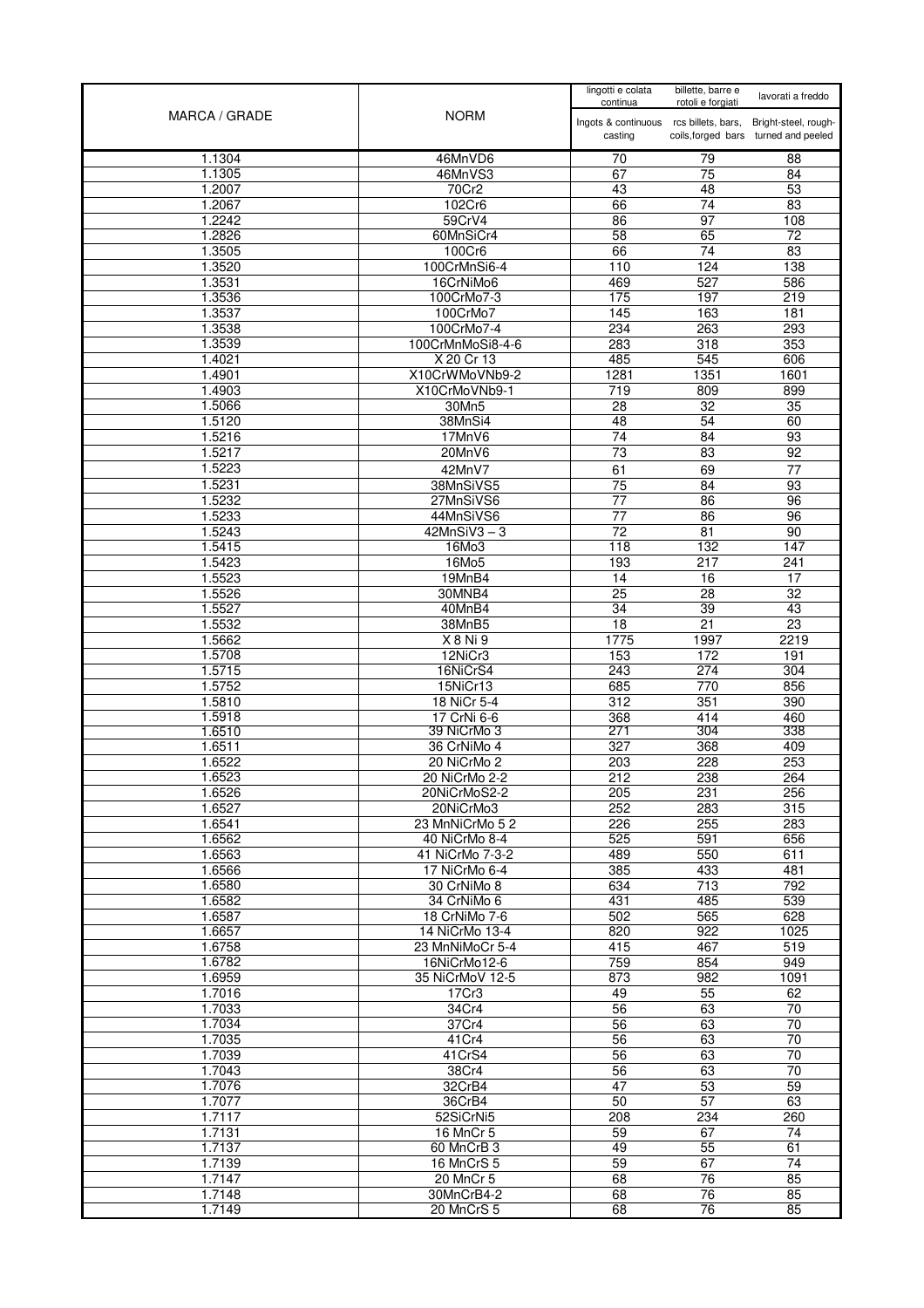| MARCA / GRADE              | <b>NORM</b>                  | lingotti e colata<br>continua                     | billette, barre e<br>rotoli e forgiati | lavorati a freddo                                            |
|----------------------------|------------------------------|---------------------------------------------------|----------------------------------------|--------------------------------------------------------------|
|                            |                              | Ingots & continuous rcs billets, bars,<br>casting |                                        | Bright-steel, rough-<br>coils, forged bars turned and peeled |
| 1.7160                     | 16 MnCrB 5                   | 49                                                | 55                                     | 62                                                           |
| 1.7168                     | 18 MnCrB 5                   | 62                                                | 70                                     | 77                                                           |
| 1.7176                     | 55Cr3                        | 56                                                | 63                                     | $\overline{70}$                                              |
| 1.7177                     | 60Cr3                        | 38                                                | 43                                     | 48                                                           |
| 1.7182                     | 27 MnCrB 5 2                 | 33                                                | $\overline{38}$                        | 42                                                           |
| 1.7185                     | 33 MnCrB 5 2                 | 35                                                | 39                                     | 43                                                           |
| 1.7213                     | 25 CrMoS 4                   | 122                                               | 137                                    | 153                                                          |
| 1.7216<br>1.7218           | 30 CrMo 4<br>25CrMo4         | 125<br>133                                        | 140<br>150                             | 156<br>166                                                   |
| 1.7220                     | 34 CrMo 4                    | 133                                               | 150                                    | 166                                                          |
| 1.7223                     | 41 CrMo 4                    | 133                                               | 150                                    | 166                                                          |
| 1.7225                     | 42CrMo4                      | 133                                               | 150                                    | 166                                                          |
| 1.7226                     | 34 CrMoS 4                   | 133                                               | 150                                    | 166                                                          |
| 1.7227                     | 42 CrMoS 4                   | 133                                               | 150                                    | 166                                                          |
| 1.7228                     | 50 CrMo 4                    | 133                                               | 150                                    | 166                                                          |
| 1.7243                     | 18 CrMo 4                    | $\overline{123}$                                  | 138                                    | 154                                                          |
| 1.7311                     | 20CrMo2                      | 157                                               | 176                                    | 196                                                          |
| 1.7319                     | 20 MoCrS 3                   | 164                                               | 184                                    | 205                                                          |
| 1.7321                     | 20 MoCr 4                    | 185                                               | 209                                    | 232                                                          |
| 1.7323                     | 20 MoCrS 4                   | 185                                               | 209                                    | 232                                                          |
| 1.7325<br>1.7326           | 25 MoCr 4                    | 188                                               | 212                                    | 235                                                          |
| 1.7335                     | 25 MoCrS 4<br>13 CrMo 4-5    | 188<br>196                                        | 212<br>221                             | 235<br>246                                                   |
| 1.7337                     | 16 CrMo 4-4                  | 205                                               | 230                                    | 256                                                          |
| 1.7362                     | X12CrMo5                     | 363                                               | 409                                    | 454                                                          |
| 1.7380                     | 10 CrMo 9 10                 | 428                                               | 482                                    | 535                                                          |
| 1.7383                     | 11 CrMo 9-10                 | 429                                               | 483                                    | 536                                                          |
| 1.7386                     | X 12 CrMo 9 1                | 692                                               | $\overline{779}$                       | 866                                                          |
| 1.7701                     | 52CrMoV4                     | 168                                               | 189                                    | 210                                                          |
| 1.7765                     | 32CrMoV12-10                 | 533                                               | 600                                    | 666                                                          |
| 1.8062                     | 46SiCrMo6                    | 161                                               | 181                                    | 201                                                          |
| 1.8159                     | 51CrV4                       | 108                                               | 121                                    | 135                                                          |
| 1.8161                     | 58 CrV 4                     | 100                                               | 113                                    | 125                                                          |
| 1.8201                     | 7CrWVMoNb9-6                 | 212                                               | 238                                    | 264                                                          |
| 1.8515                     | 31 CrMo 12                   | 247                                               | 278                                    | 309                                                          |
| 1.8519<br>1.8550           | 31 CrMoV 9<br>34 CrAINi 7-10 | 211<br>349                                        | 238<br>393                             | 264<br>437                                                   |
| 1.8871                     | <b>P460QH</b>                | 48                                                | 54                                     | 59                                                           |
| 1.8901                     | S 460 N                      | 244                                               | 275                                    | 305                                                          |
| 1.8905                     | P 460 N                      | 162                                               | 182                                    | 202                                                          |
| 1.8907                     | <b>StE 500</b>               | 197                                               | 222                                    | 246                                                          |
| 1.8915                     | P460NL1                      | 168                                               | 189                                    | 211                                                          |
| 1.8928                     | <b>S690QL</b>                | 385                                               | 433                                    | 481                                                          |
| 92145                      |                              | 76                                                | 85<br>76                               | 95                                                           |
| 92216<br>92421             |                              | 68<br>201                                         | 226                                    | 85<br>251                                                    |
| 92520                      |                              | 385                                               | 433                                    | 481                                                          |
| 92523                      |                              | $\overline{317}$                                  | 357                                    | 396                                                          |
| 0078 A                     |                              | 203                                               | 228                                    | 254                                                          |
| 1 E 1286                   |                              | 81                                                | 91                                     | 101                                                          |
| 1.1301-1.1302 mod          |                              | 64                                                | $\overline{72}$                        | $\overline{80}$                                              |
| 107-38MnV5                 |                              | 59                                                | 66                                     | 74                                                           |
| 108-C40Mn                  |                              | 39                                                | 44                                     | 49                                                           |
| 113-35CrB5                 |                              | 56                                                | 63                                     | $\overline{70}$                                              |
| 123-35MnCrB5               |                              | 52                                                | 58                                     | 65                                                           |
| 15CrNi6                    |                              | 366                                               | 412                                    | 458                                                          |
| 18NCD4 RENAULT (C9)<br>18M |                              | 270<br>75                                         | 304<br>84                              | 338<br>93                                                    |
| 1DRB                       |                              | 82                                                | 92                                     | 102                                                          |
| 1E0028                     |                              | 23                                                | 25                                     | 28                                                           |
| 1E0359                     |                              | 18                                                | 20                                     | 22                                                           |
| 1E0042                     |                              | $\overline{20}$                                   | 22                                     | 25                                                           |
| 1E0361A/B/C/D              |                              | $\overline{19}$                                   | 21                                     | 24                                                           |
| 1E0447                     |                              | 55                                                | 61                                     | 68                                                           |
| 1E0490                     |                              | 149                                               | 168                                    | 187                                                          |
| 1E0509                     |                              | 121                                               | 136                                    | 152                                                          |
| 1E0621                     |                              | $\overline{25}$                                   | $\overline{28}$                        | $\overline{31}$                                              |
| 1E0669                     |                              | 23                                                | $\overline{25}$                        | 28                                                           |
| 1E0670                     |                              | $\overline{27}$                                   | 30                                     | 34                                                           |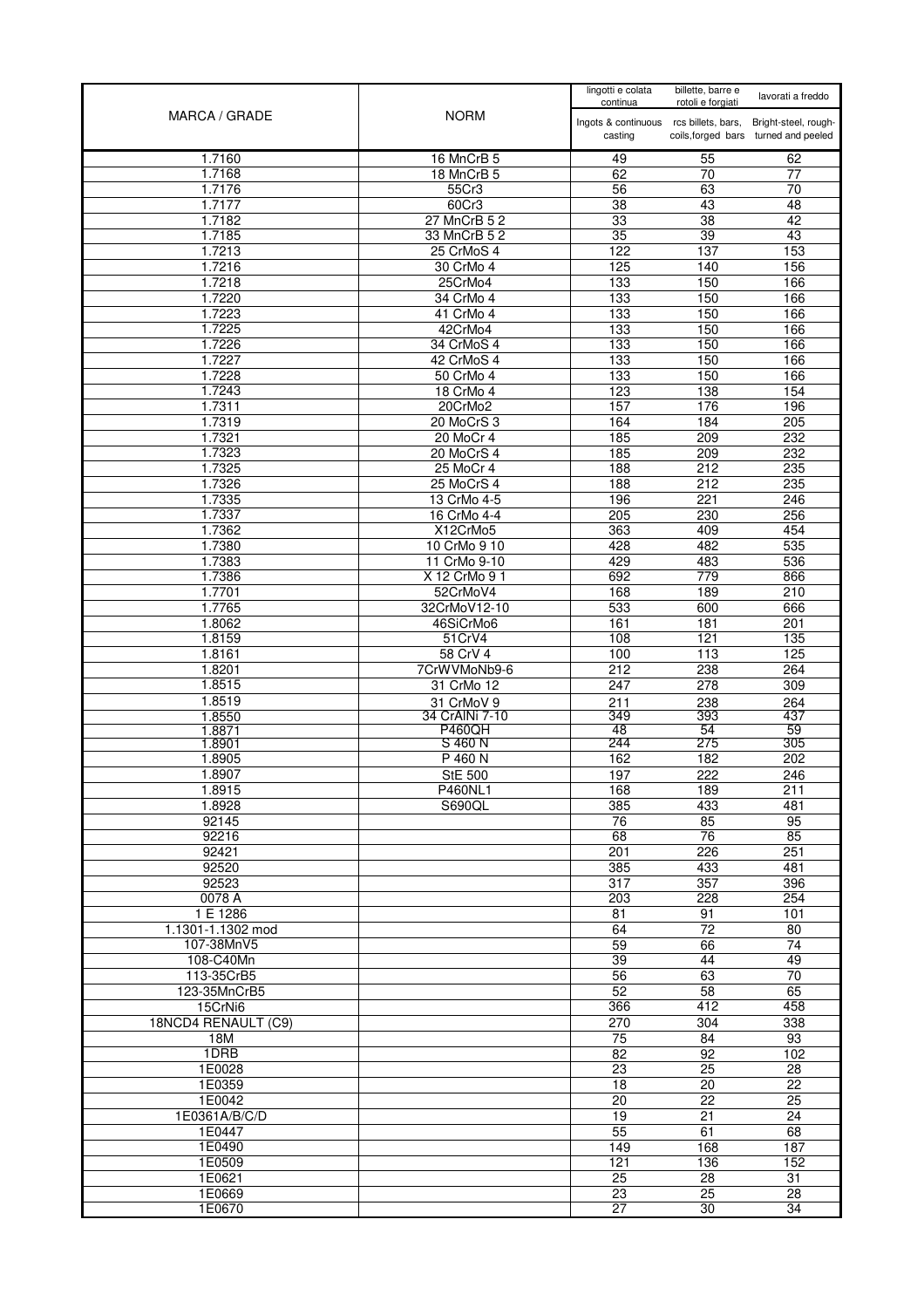| MARCA / GRADE          | <b>NORM</b> | lingotti e colata<br>continua                     | billette, barre e<br>rotoli e forgiati | lavorati a freddo                                            |
|------------------------|-------------|---------------------------------------------------|----------------------------------------|--------------------------------------------------------------|
|                        |             | Ingots & continuous rcs billets, bars,<br>casting |                                        | Bright-steel, rough-<br>coils, forged bars turned and peeled |
| 1E0686                 |             | 27                                                | 31                                     | 34                                                           |
| 1E0769                 |             | 29                                                | 33                                     | $\overline{37}$                                              |
| 1E0778                 |             | 133                                               | 150                                    | 167                                                          |
| 1E0873                 |             | 94                                                | 106                                    | 118                                                          |
| 1E0951                 |             | 94                                                | 105                                    | 117                                                          |
| 1E0996<br>1E0997       |             | 30<br>100                                         | 34<br>113                              | 38<br>125                                                    |
| 1E1013                 |             | 72                                                | 81                                     | 90                                                           |
| 1E1054                 |             | 156                                               | 176                                    | 196                                                          |
| 1E1058                 |             | 138                                               | 155                                    | 172                                                          |
| 1E1120                 |             | 94                                                | 106                                    | 118                                                          |
| 1E1201                 |             | 42                                                | 47                                     | 53                                                           |
| 1E1239A                |             | 47                                                | 53                                     | 59                                                           |
| 1E1239C                |             | 43                                                | 48                                     | $\overline{54}$                                              |
| 1E1239D                |             | 41                                                | 47                                     | 52                                                           |
| 1E1239F                |             | $\overline{30}$                                   | 33                                     | $\overline{37}$                                              |
| 1E1239G                |             | 27                                                | $\overline{30}$                        | 34                                                           |
| 1E1239L<br>1E1239O     |             | 130                                               | 146<br>$\overline{78}$                 | 162<br>$\overline{87}$                                       |
| 1E1286 - 1E1286B       |             | 70<br>81                                          | 91                                     | 102                                                          |
| 1E1287                 |             | 30                                                | 34                                     | $\overline{37}$                                              |
| 1E1482                 |             | 33                                                | $\overline{37}$                        | 41                                                           |
| 1E1497                 |             | 59                                                | 66                                     | $\overline{73}$                                              |
| 1E1632                 |             | 42                                                | 47                                     | 53                                                           |
| 1E1671                 |             | 102                                               | 115                                    | 128                                                          |
| 1E1848                 |             | 121                                               | 136                                    | 152                                                          |
| 1E1887                 |             | 23                                                | 25                                     | 28                                                           |
| 1E1901                 |             | $\overline{70}$                                   | $\overline{79}$                        | 88                                                           |
| 1E1962                 |             | $\overline{72}$                                   | $\overline{82}$                        | 91                                                           |
| 1E2757                 |             | 442                                               | 497                                    | 553                                                          |
| 1E2757 > 230           |             | 724                                               | 814                                    | 905                                                          |
| 1E4146<br>1E4283       |             | 183<br>19                                         | 206<br>21                              | 229<br>$\overline{24}$                                       |
| 1E4336                 |             | 440                                               | 495                                    | 550                                                          |
| 1E4808                 |             | 45                                                | 50                                     | $\overline{56}$                                              |
| $S355+V$               |             | 40                                                | 45                                     | 51                                                           |
| 1E1727                 |             | 188                                               | 212                                    | 235                                                          |
| 1E1371                 |             | 247                                               | 278                                    | 309                                                          |
| 1E1158                 |             | 19                                                | 21                                     | 24                                                           |
| 1E4787                 |             | 489                                               | 550                                    | 612                                                          |
| 16NiCrMo12             |             | 759                                               | 854                                    | 949                                                          |
| 20MNCR5F               |             | 138                                               | 156                                    | 173                                                          |
| 20NiCr6<br>21CrMoV5.11 |             | 324                                               | 364                                    | 405                                                          |
| 22MnV6                 |             | 489<br>113                                        | 550<br>127                             | 611<br>141                                                   |
| 23CrMoB3               |             | 153                                               | 172                                    | 192                                                          |
| 23MCD5                 |             | 143                                               | 161                                    | 179                                                          |
| 23MnNiCrMo5.2          |             | 246                                               | 277                                    | 308                                                          |
| 25CRNIMO2              |             | 295                                               | 331                                    | 368                                                          |
| 28 CDV5.08             |             | 428                                               | 481                                    | 535                                                          |
| 30 Cr Si Mo V 663      |             | 243                                               | 273                                    | 303                                                          |
| 30CRMOV10F             |             | 325                                               | 366                                    | 406                                                          |
| 30NiCrMoV7             |             | 531                                               | 598                                    | 664                                                          |
| 33MB                   |             | $\overline{27}$                                   | 30                                     | $\overline{34}$                                              |
| 33MNCRMOB5<br>35MB4-2  |             | 92<br>32                                          | 104<br>36                              | 115<br>40                                                    |
| 35MNB5                 |             | 48                                                | 54                                     | 60                                                           |
| 37MNCRMOB5             |             | 81                                                | 91                                     | 101                                                          |
| 39MNCRB6               |             | 48                                                | 53                                     | 59                                                           |
| 368.6                  |             | 177                                               | 199                                    | 221                                                          |
| 40-45CrMo4+Ni          |             | 221                                               | 249                                    | 277                                                          |
| 4130M                  |             | 161                                               | 181                                    | 202                                                          |
| 41 CrS4 Mod 27         |             | 88                                                | 99                                     | 110                                                          |
| 42CrMo4 JMBK           |             | 166                                               | 187                                    | 208                                                          |
| 42CRMO4 MOD.           |             | 241                                               | 271                                    | 301                                                          |
| 42CrMo4 PBK            |             | 141                                               | 158                                    | 176                                                          |
| 42CrMo4+Ni+V           |             | 238                                               | 268                                    | 297                                                          |
| 4330                   |             | 585                                               | 658                                    | 731                                                          |
| 4330V                  |             | 732                                               | 824                                    | 916                                                          |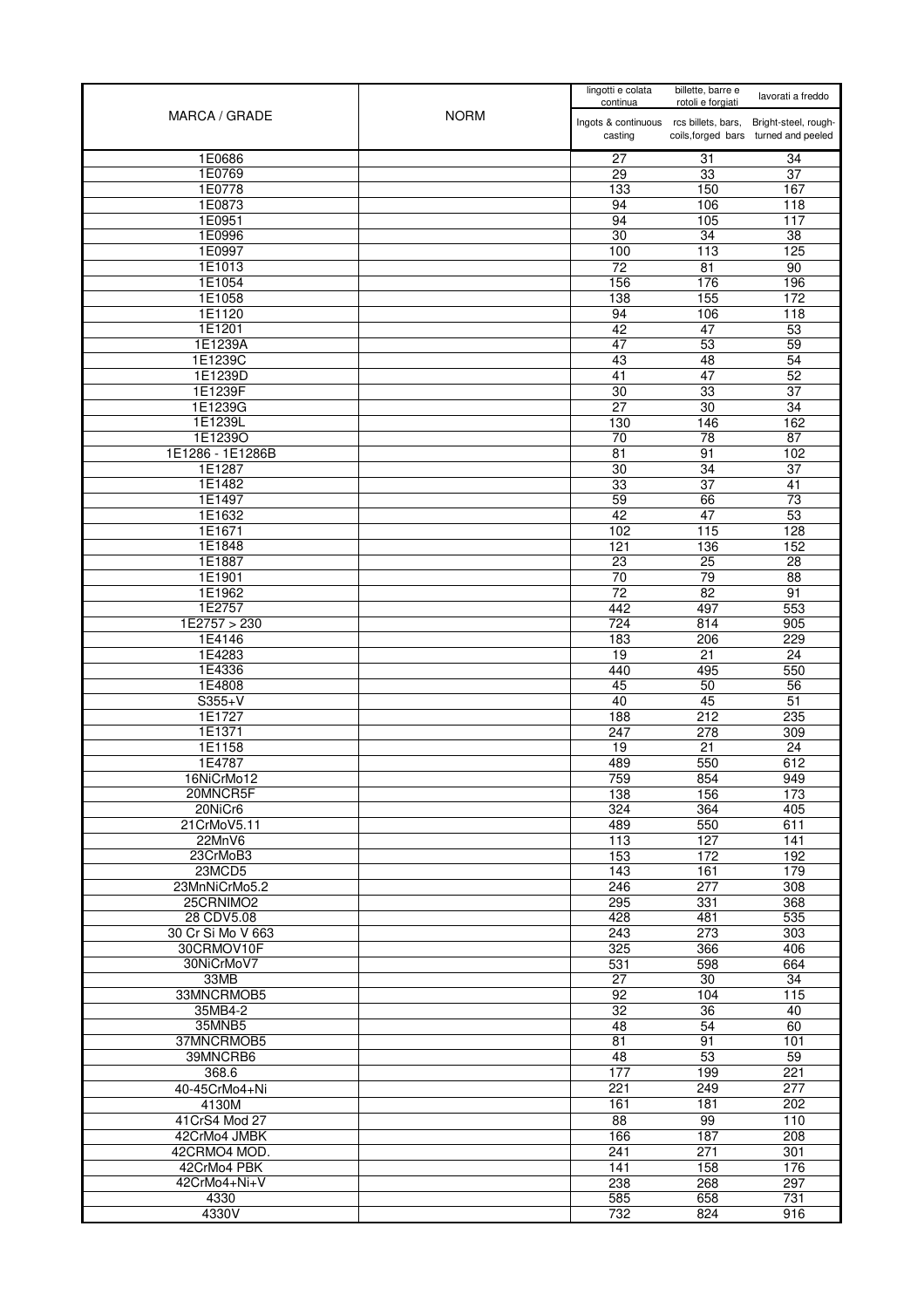| <b>NORM</b><br>MARCA / GRADE           |                                                   | lingotti e colata<br>continua | billette, barre e<br>rotoli e forgiati                       | lavorati a freddo |
|----------------------------------------|---------------------------------------------------|-------------------------------|--------------------------------------------------------------|-------------------|
|                                        | Ingots & continuous rcs billets, bars,<br>casting |                               | Bright-steel, rough-<br>coils, forged bars turned and peeled |                   |
| 43crnimo4.6                            |                                                   | 420                           | 472                                                          | 525               |
| 4M                                     |                                                   | 89                            | 100                                                          | 111               |
| 47TS2                                  |                                                   | 37                            | 41                                                           | 46                |
| 50NICR13<br>56NiCrMoV7                 |                                                   | 685                           | 770                                                          | 856               |
| 605M36                                 |                                                   | 581<br>114                    | 654<br>128                                                   | 726<br>142        |
| 8630/vgs                               |                                                   | 378                           | 425                                                          | 472               |
| 86B45H                                 |                                                   | 193                           | 217                                                          | 241               |
| 86CrMoV7                               |                                                   | 174                           | 196                                                          | 217               |
| 92523 Crown Wheel                      |                                                   | 317                           | 357                                                          | 396               |
| 92523 Pinion                           |                                                   | 315                           | 355                                                          | 394               |
| 9310 H                                 |                                                   | 731                           | 823                                                          | 914               |
| A 1041 F                               |                                                   | 30                            | $\overline{34}$                                              | $\overline{38}$   |
| A182 F1                                |                                                   | 201                           | 226                                                          | 252               |
| A182 F22 MOD.                          |                                                   | 427                           | 480                                                          | 533               |
| A193 B16                               | <b>ASTM</b>                                       | 309                           | 348                                                          | 386               |
| A193 B7                                |                                                   | 133                           | 150                                                          | 166               |
| A320 L7                                |                                                   | 196                           | 220                                                          | 244               |
| A694 F65                               |                                                   | 48                            | 54                                                           | 61                |
| AISI 4140 MOD.80/110KSI                |                                                   | 142                           | 160                                                          | 178               |
| AISI 4145 MOD. 125KSI                  |                                                   | 192                           | 216                                                          | 240               |
| Aisi 4130 MOD. R                       |                                                   | 192                           | 216                                                          | 240               |
| Aisi 4718                              |                                                   | 347                           | 391                                                          | 434               |
| <b>Aisi 4815</b><br>Aisi 8630 MOD      |                                                   | 794<br>364                    | 894<br>409                                                   | 993<br>455        |
| <b>AISI 8720</b>                       |                                                   | 221                           | 249                                                          | 276               |
| AISI410                                |                                                   | 496                           | 559                                                          | 621               |
| <b>AMS 6418</b>                        |                                                   | 577                           | 649                                                          | $\overline{722}$  |
| B222-5                                 |                                                   | 110                           | 123                                                          | 137               |
| B222-6(4122 MOD)                       |                                                   | 98                            | 110                                                          | 122               |
| B222-7                                 |                                                   | 100                           | 113                                                          | 126               |
| B222-8                                 |                                                   | 197                           | 222                                                          | 246               |
| <b>B30</b>                             |                                                   | 36                            | 41                                                           | 45                |
| B46-1                                  |                                                   | 392                           | 441                                                          | 490               |
| B63-1                                  |                                                   | 272                           | 306                                                          | 340               |
| B63-2 (V2525-60)                       |                                                   | 261                           | 293                                                          | 326               |
| <b>B79</b>                             |                                                   | 250                           | 282                                                          | 313               |
| $C50+MO$                               |                                                   | 31                            | 34                                                           | 38                |
| D60SiMn5/A1                            |                                                   | 72                            | 81                                                           | 90                |
| F11<br>F <sub>22</sub>                 |                                                   | 213                           | 240                                                          | 267               |
| F22 MOD                                |                                                   | 415                           | 467                                                          | 519               |
| Grade 50R                              |                                                   | 502<br>212                    | 564<br>239                                                   | 627<br>266        |
| <b>HMS 60</b>                          |                                                   | 388                           | 437                                                          | 485               |
| <b>ITM 129</b>                         |                                                   | 41                            | 46                                                           | 52                |
| <b>JDM 4320</b>                        |                                                   | 465                           | 523                                                          | 581               |
| MTS 238 / SAE 1141/I                   |                                                   | 33                            | 37                                                           | 41                |
| <b>P420 QH</b>                         |                                                   | 201                           | 226                                                          | 251               |
| PS30 SAE 4715                          |                                                   | 364                           | 409                                                          | 811               |
| <b>PS55</b>                            |                                                   | 649                           | 730                                                          |                   |
| <b>PS65</b>                            |                                                   | 53                            | 59                                                           | 66                |
| <b>RES 10460</b>                       |                                                   | 46                            | 52                                                           | 57                |
| RES166380                              |                                                   | 100                           | 112                                                          | 125               |
| S1060                                  |                                                   | 581                           | 654                                                          | 726               |
| <b>S460NL</b>                          |                                                   | 125                           | 141                                                          | 157               |
| SA 508 Gr. 3                           |                                                   | 324                           | 364                                                          | 405               |
| SA 765 Gr. 4                           |                                                   | 76                            | 86                                                           | 95                |
| SAE 1017 MOD                           |                                                   | 29                            | 33                                                           | $\overline{36}$   |
| <b>SAE 4130 MOD</b>                    |                                                   | 213                           | 239                                                          | 266               |
| <b>SAE 4320 JDM</b><br><b>SAE 4820</b> |                                                   | 482<br>798                    | 542<br>898                                                   | 603<br>998        |
| <b>SAE 8620</b>                        |                                                   | 213                           | 239                                                          | 266               |
| <b>SAE 8627H</b>                       |                                                   | 204                           | 230                                                          | 255               |
| <b>SAE 8822H</b>                       |                                                   | 243                           | 273                                                          | 303               |
| <b>STE460</b>                          |                                                   | 125                           | 141                                                          | 156               |
| <b>STE 690</b>                         |                                                   | 379                           | 427                                                          | 474               |
| <b>STE 690V</b>                        |                                                   | 318                           | 358                                                          | 398               |